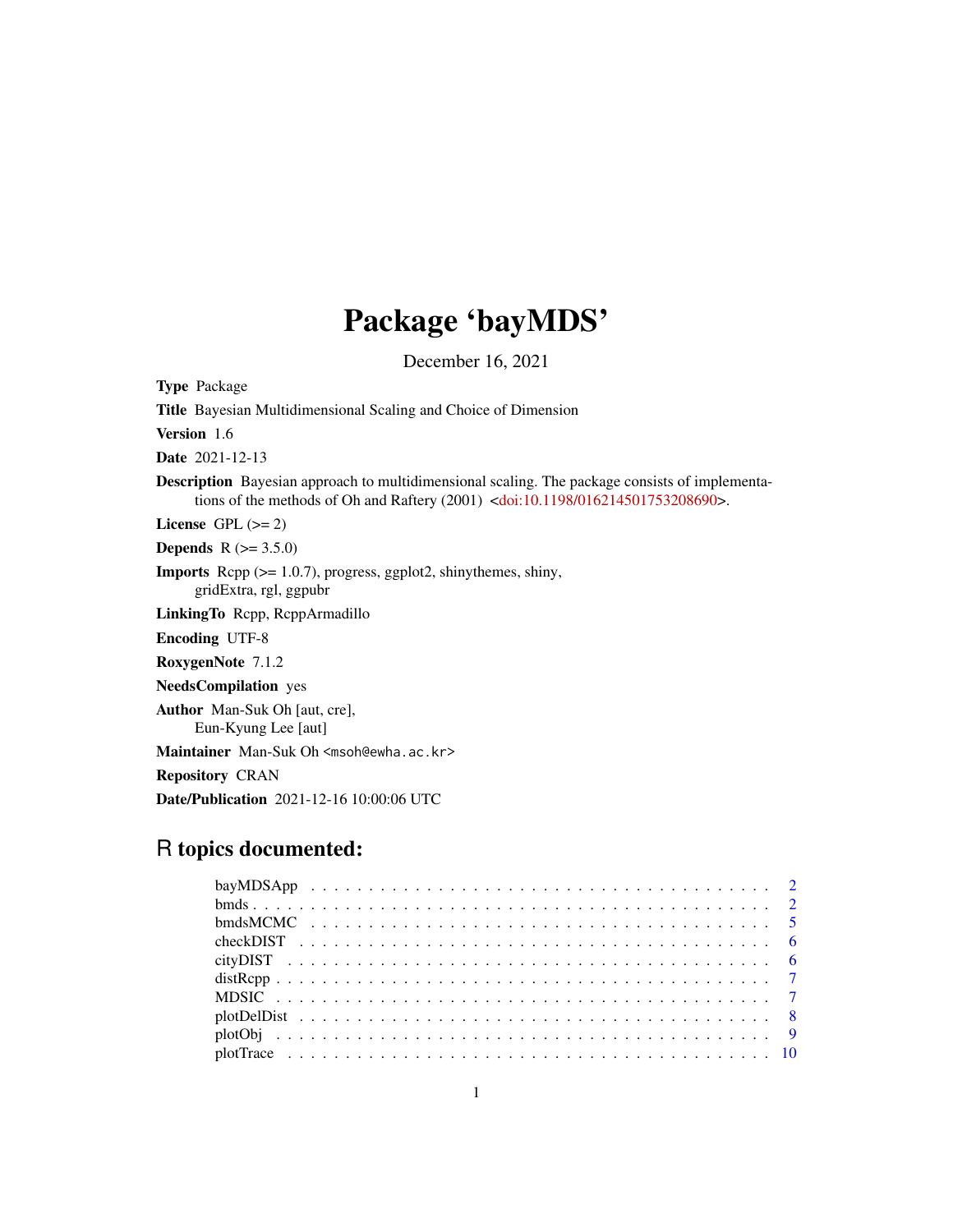#### <span id="page-1-0"></span>**Index** [11](#page-10-0)

# Description

Call Shiny to show the results of Bayesian analysis of multidimensional scaling in a web-based application.

#### Usage

bayMDSApp(out)

#### Arguments

out an object of class bmds, the output of the bmds function

# Value

open Shiny app

# Examples

```
data(cityDIST)
out <- bmds(cityDIST, min_p=1, max_p=6 )
if(interactive()){bayMDSApp(out)}
```
bmds *run bmdsMCMC for various number of dimensions*

# Description

Provide object configuration and estimates of parameters, for number of dimensions from min\_p to max\_p

#### Usage

```
bmds(DIST, min_p=1, max_p=6, nwarm = 1000, niter = 5000,...)
```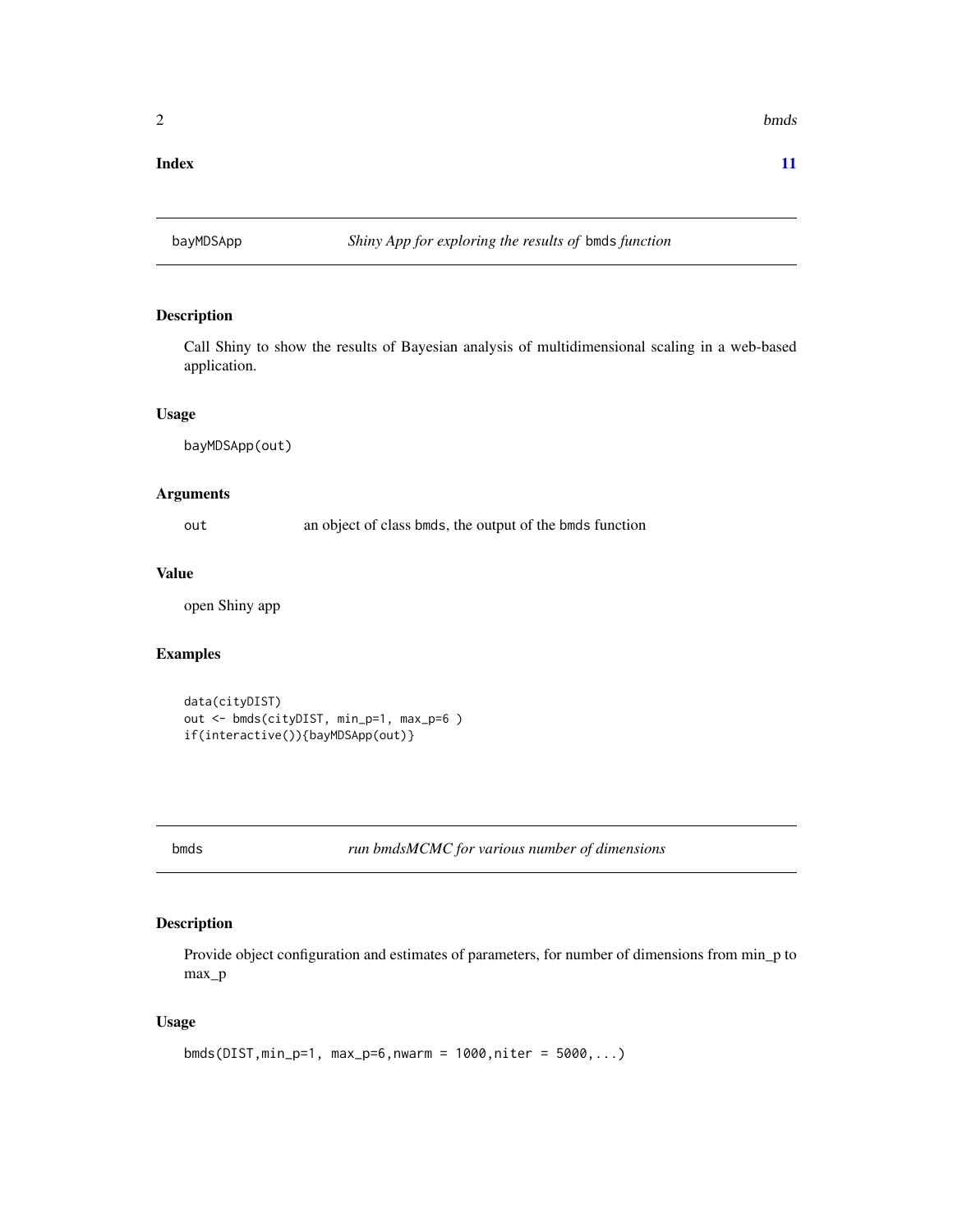#### bmds 3

#### Arguments

| DIST    | symmetric data matrix of dissimilarity measures for pairs of objects |
|---------|----------------------------------------------------------------------|
| $min_p$ | minimum number of dimensions for object configuration (default=1)    |
| $max_p$ | maximum number of dimensions for object configuration (default=6)    |
| nwarm   | number of iterations for burn-in period in MCMC (default=1000)       |
| niter   | number of MCMC iterations after burn-in period (default=5000)        |
| .       | arguments to be passed to methods.                                   |

# Details

#### *Model*

The basic model for Bayesian multidimensional scaling given in Oh and Raftery (2001) is as follows. Given the number of dimensions  $p$ , we assume that an observed dissimilarity measure follows a truncated multivariate normal distribution with mean equal to Euclidean distance, i.e.,

 $d_{ij} \sim N(\delta_{ij}, \sigma^2) I(d_{ij} > 0)$ , independently for  $i \neq j, i, j = 1, \cdots, n$ ,

where

- $n$  is the number of objects, i.e, numner of rows in DIST
- $d_{ij}$  is an observed dissimilarity measure between objects i and j
- $\delta_{ij}$  is the distance between objects i and j in a p-dimensional Euclidean space, i.e.,  $\overline{2}$

$$
\delta_{ij} = \sqrt{\sum_{k=1}^{p} (x_{ik} - x_{jk})^2}
$$

•  $x_i = (x_{i1},...,x_{ip})$  denotes the values of the attributes possessed by object i, i.e., the coordinates of object i in a p-dimensional Euclidean space.

#### *Priors*

- Prior distribution of  $x_i$  is given as a multivariate normal distribution with mean 0 and a diagonal covariance matrix  $\Lambda$ , i.e.,  $x_i \sim N(0,\Lambda)$ , independently for  $i = 1, \dots, n$ . Note that the zero mean and diagonal covariance matrix is assumed because Euclidean distance is invariant under translation and rotation of  $X = \{x_i\}$ .
- Prior distribution of the error variance  $\sigma^2$  is given as  $\sigma^2 \sim IG(a, b)$ , the inverse Gamma distribution with mode  $b/(a+1)$ .
- Hyperpriors for the elements of  $\Lambda = diag(\lambda_1, ..., \lambda_p)$  are given as  $\lambda_j \sim IG(\alpha, \beta_j)$ , independently for  $j = 1, \dots, p$ .
- We assume prior independence among  $X, \Lambda, \sigma^2$ .

#### *Measure of fit*

A measure of fit, called STRESS, is defined as

$$
STRESS = \sqrt{\frac{\sum_{i>j} (d_{ij} - \hat{\delta}_{ij})^2}{\sum_{i>j} d_{ij}^2}},
$$

where  $\delta_{ij}$  is the Euclidean distance between objects i and j, computed from the estimated object configuration. Note that the squared  $STRESS$  is proportional to the sum of squared residuals,  $SSR = \sum_{i>j} (d_{ij} - \hat{\delta}_{ij})^2.$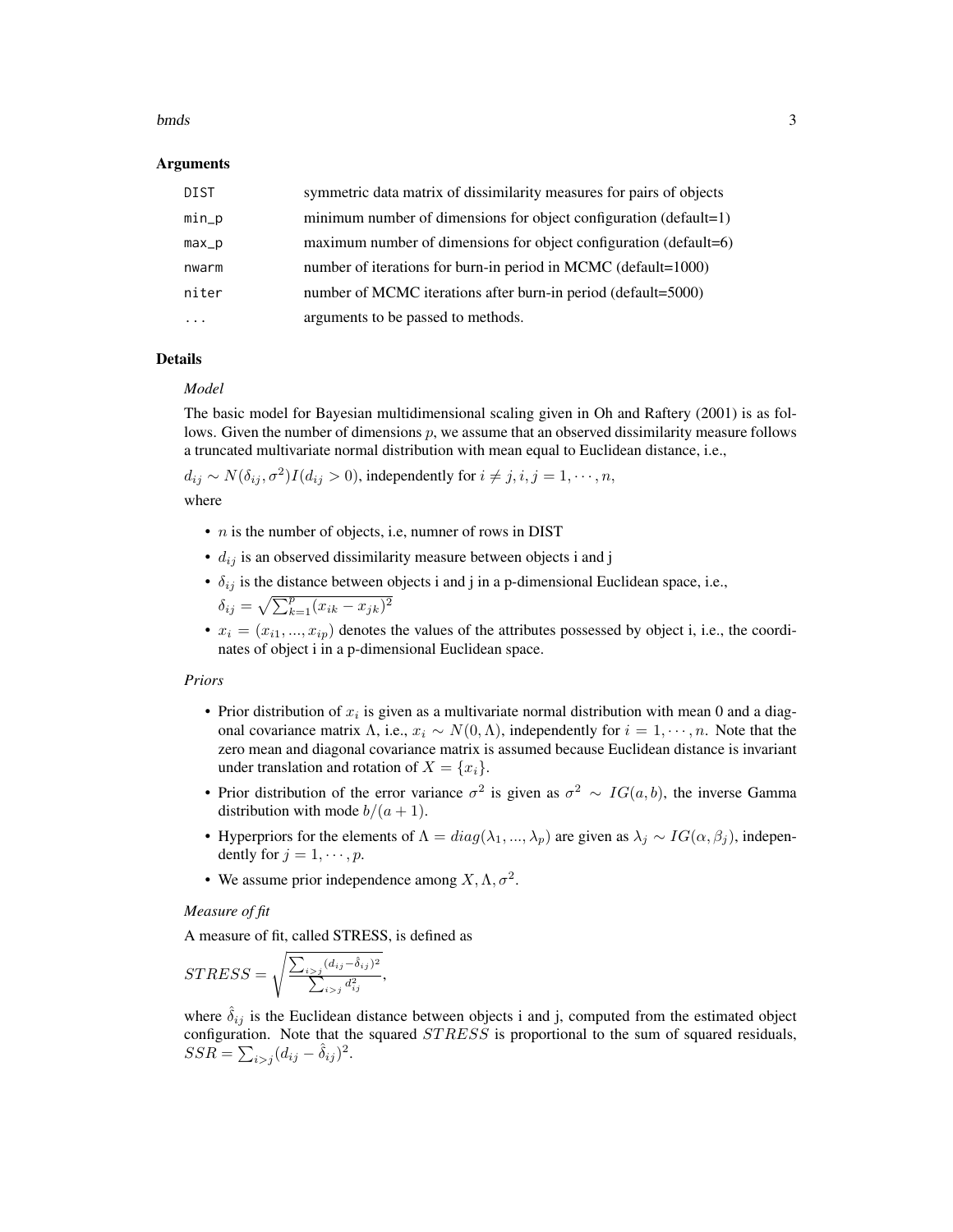#### Value

in bmds object

n number of objects, i.e., number of rows in DIST

min\_p minimum number of dimensions

max\_p maximum number of dimensions

niter number of MCMC iterations

nwarm number of burn-in in MCMC

\* the following lists contains objects from bmdsMCMC for number of dimensions from min\_p to max\_p

x\_bmds a list of object configurations

minSSR.L a list of minimum sum of squares of residuals between the observed dissimilarities and the estimated Euclidean distances between pairs of objects

minSSR\_id.L a list of the indecies of the iteration corresponding to minimum SSR

stress.L a list of STRESS values

**e\_sigma.** L a list of posterior mean of  $\sigma^2$ 

**var\_sigma.** L a list of posterior variance of  $\sigma^2$ 

SSR.L a list of posterior samples of SSR

**lam.** L a list of posterior samples of elements of  $\Lambda$ 

sigma. L a list of posterior samples of  $\sigma^2$ , the error variance

del.L a list of posterior samples of  $\delta$ s, Euclidean distances between pairs of objects)

cmds.L a list of object configuration from the classical multidimensional scaling of Togerson(1952)

BMDSp a list of outputs from bmdsMCMC founction for each number of dimensions

#### References

Oh, M-S., Raftery A.E. (2001). Bayesian Multidimensional Scaling and Choice of Dimension, Journal of the American Statistical Association, 96, 1031-1044.

Torgerson, W.S. (1952). Multidimensional Scaling: I. Theory and Methods, Psychometrika, 17, 401-419.

#### Examples

```
data(cityDIST)
out <- bmds(cityDIST)
```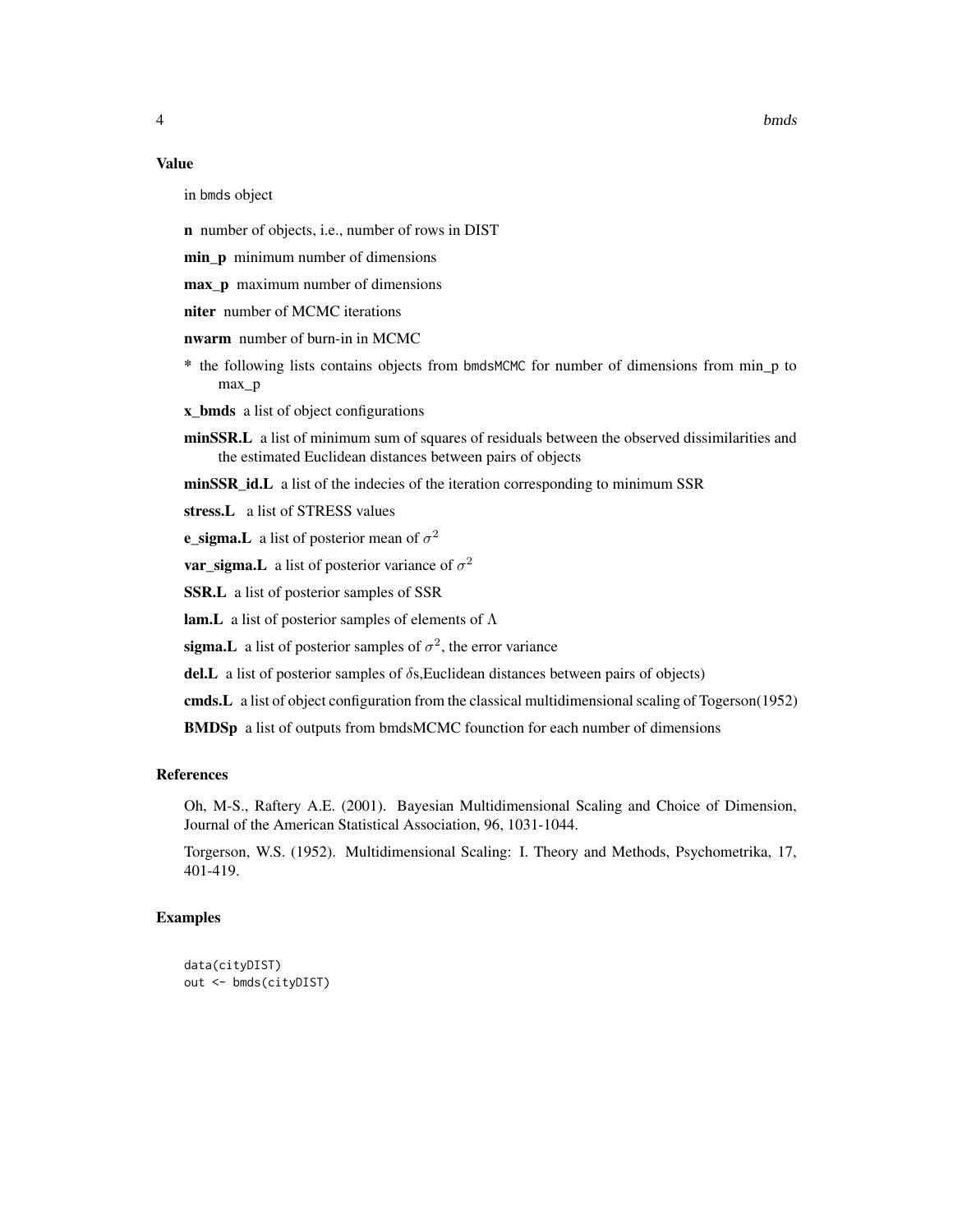<span id="page-4-0"></span>

#### Description

run MCMC algorithm given in Oh and Raftery (2001) and return posterior samples of parameters as well as object configuration and other parameter estimates, for a given number of dimensions p

#### Usage

 $bmdsMCMC(DIST, p, nwarm = 1000, niter = 5000)$ 

#### Arguments

| DIST  | symmetric matrix of dissimilarity measures between objects     |
|-------|----------------------------------------------------------------|
| p     | number of dimensions of object configuration                   |
| nwarm | number of iterations for burn-in period in MCMC (default=1000) |
| niter | number of MCMC iterations after burn-in period (default=5000)  |

#### Value

A list of MCMC results

- x\_bmds n by p matrix of object configuration that minimizes the sum of squares of residuals(SSR), where n is the number of objects, i.e., n=nrow(DIST)
- cmds n by p matrix of object configuration from the classical multidimensional scaling of Togerson(1952)
- minSSR minimum of sum of squares of residuals between the observed dissimilarities and the estimated Euclidean distances for pairs of objects
- minSSR\_id index of the iteration corresponding to minimum SSR
- stress STRESS computed from minSSR
- e\_sigma posterior mean of  $\sigma^2$
- **var\_sigma** posterior variance of  $\sigma^2$
- SSR.L niter dimensional vector of posterior samples of SSR
- **lam.** L niter by p matrix of posterior samples of elements of  $\Lambda$
- sigma.L niter dimensional vector of posterior samples of  $\sigma^2$
- del.L niter by  $n(n 1)/2$  matrix of posterior samples of  $\delta$ , p-dimensional Euclidean distances between pairs of objects

#### References

Oh, M-S., Raftery A.E. (2001). Bayesian Multidimensional Scaling and Choice of Dimension, Journal of the American Statistical Association, 96, 1031-1044.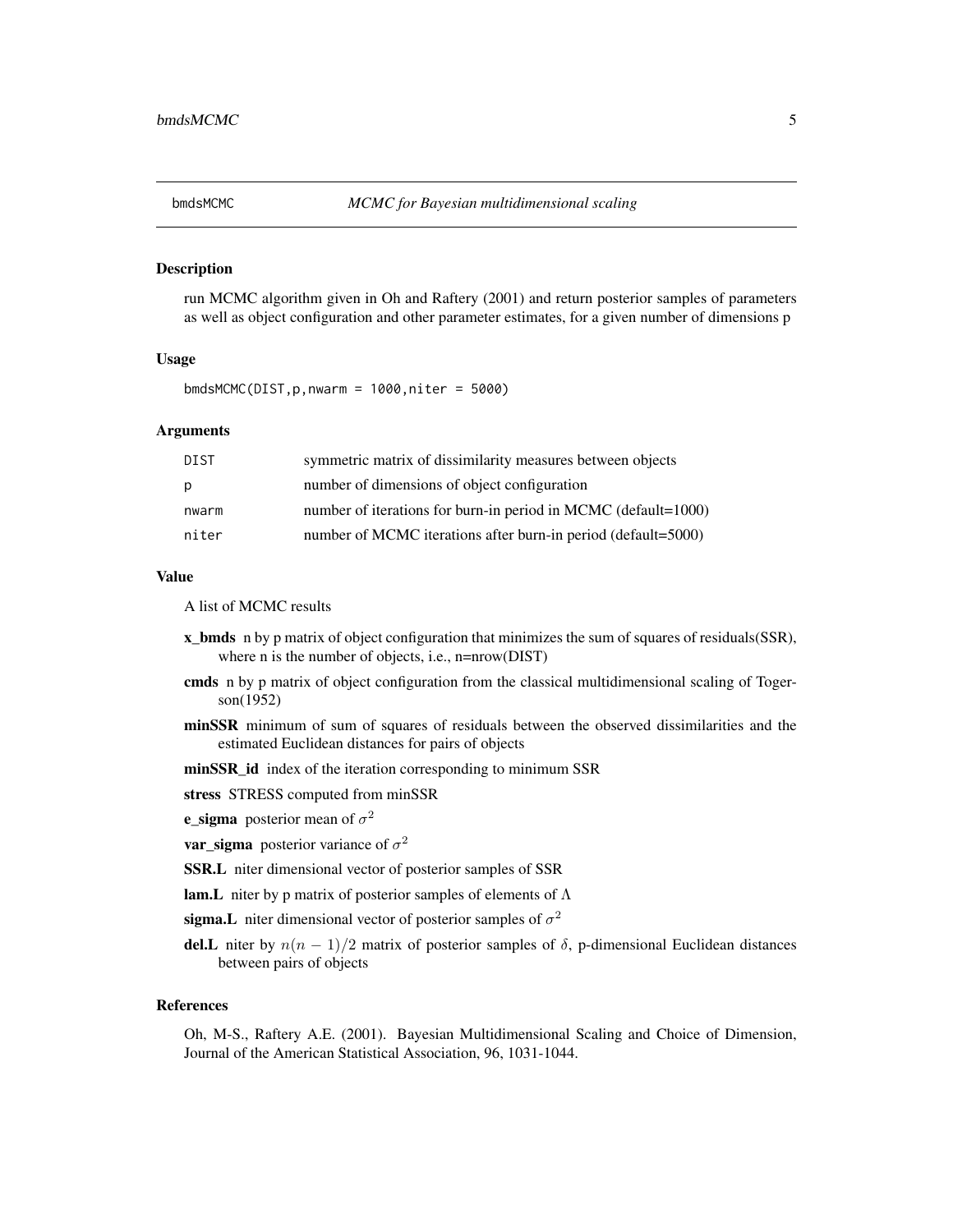# <span id="page-5-0"></span>Examples

```
data(cityDIST)
result=bmdsMCMC(cityDIST,p=3)
```
checkDIST *check the dissimilarity matrix*

# Description

check the type of dissimilarity matrix and convert it to a symmetric full matrix for the input of bmdsMCMC and bmds function

#### Usage

checkDIST(dist, ...)

#### Arguments

| dist     | dissimilarity measures for pairs of objects |
|----------|---------------------------------------------|
| $\cdots$ | arguments to be passed to methods           |

#### Value

a full matrix of dissimilarity measures

#### Examples

 $x \le$  matrix(rnorm(100), nrow = 5) dist(x) checkDIST(dist(x))

cityDIST *Airline distances between cities*

# Description

Airline distances between 30 principal cities of the world. Cities are located on the surface of the earth, a three-dimensional sphere, and airplanes travel on the surface of the earth.

#### References

Hartigan, J.A. (1975), Clustering Algorithms, Wiley, New York.

#### Examples

data(cityDIST)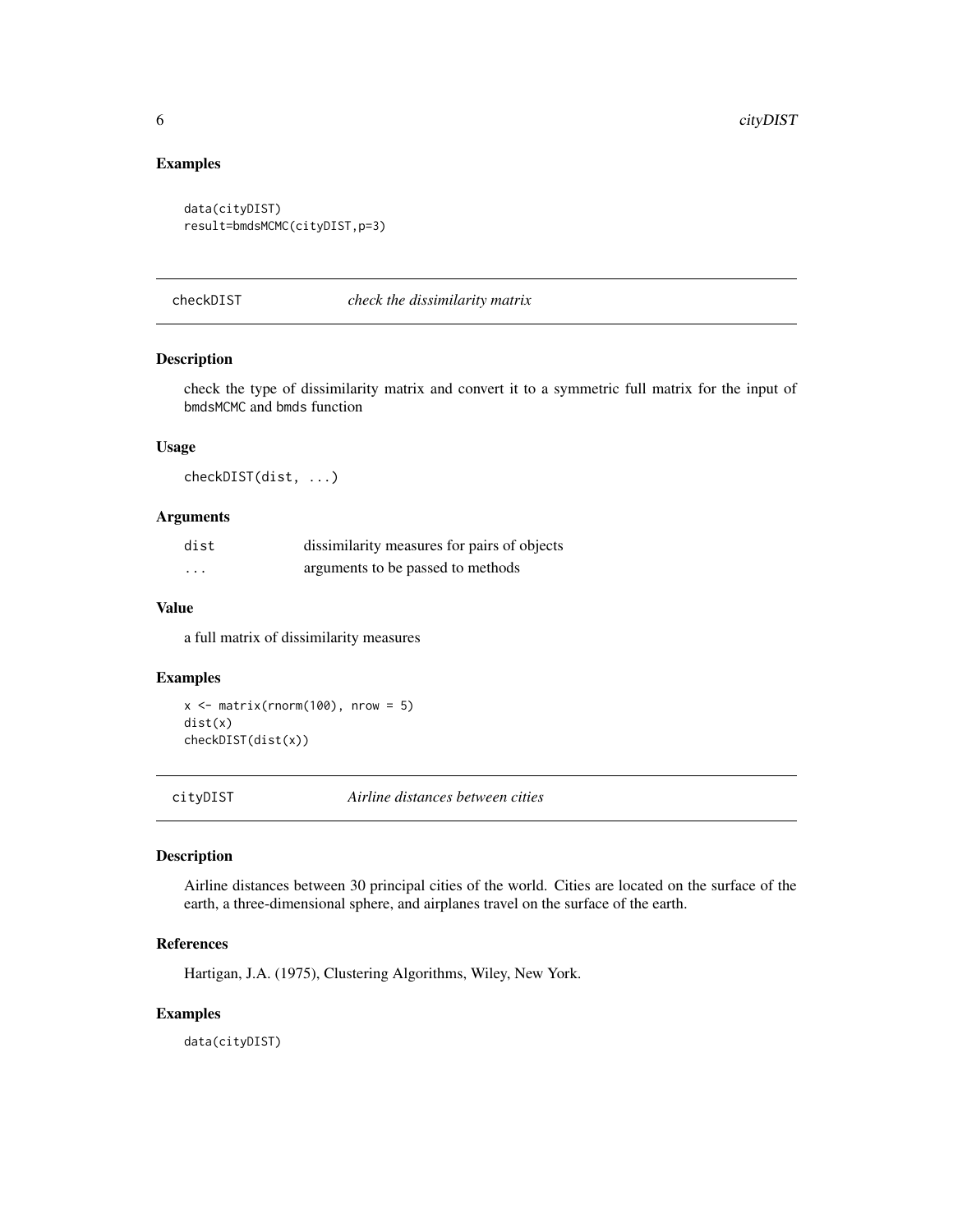<span id="page-6-0"></span>

# Description

calculate Euclidean distances between rows of matrix X

# Usage

distRcpp(X)

### Arguments

X data matrix

# Value

distance matrix

# Examples

 $x \le$  matrix(rnorm(100), nrow = 5) distRcpp(x)

MDSIC *compute and plot MDSIC*

# Description

compute and plot MDSIC, a Bayesian selection criterion, given in Oh and Raftery (2001) based on the output of the function bmds

#### Usage

 $MDSIC(x, plot = TRUE, ...)$ 

# Arguments

|                         | an object of class binds, the output of the function binds                         |
|-------------------------|------------------------------------------------------------------------------------|
| plot                    | TRUE/FALSE, if TRUE plot the number of dimensions versus MDSIC (de-<br>fault=TRUE) |
| $\cdot$ $\cdot$ $\cdot$ | arguments to be passed to methods                                                  |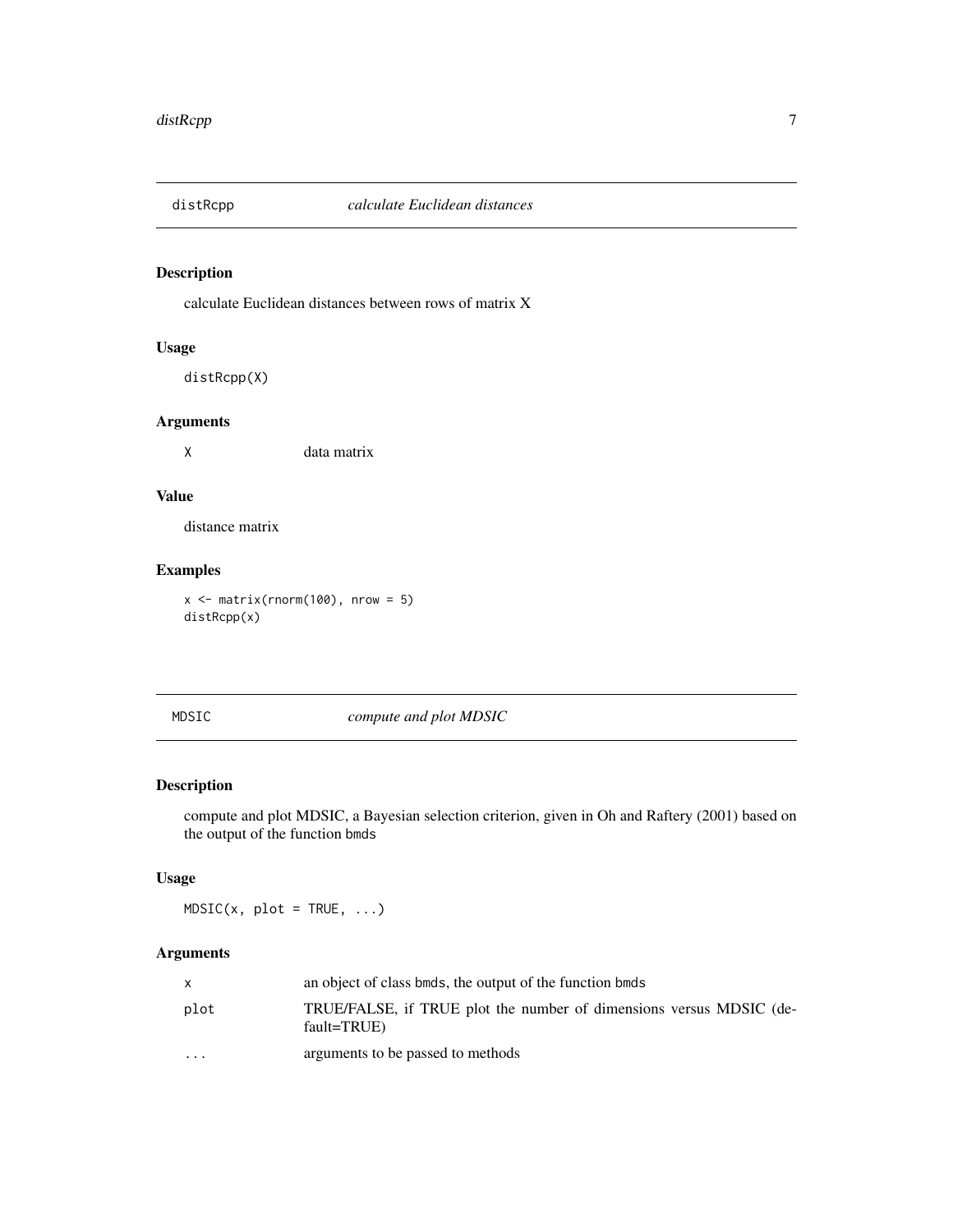#### <span id="page-7-0"></span>Details

*Notes* To compute MDSIC, output of the function bmds for min\_p=1 is needed for sequential calculation of MDSIC.

#### Value

a list of MDSIC results

mdsic MDSIC, for  $p = 1, \ldots, max_p$ 

llike log likelihood term in MDSIC, for p=1,...,max\_p

penalty penalty term in MDSIC, for p=1,...,max\_p

# References

Oh, M-S., Raftery A.E. (2001). Bayesian Multidimensional Scaling and Choice of Dimension, Journal of the American Statistical Association, 96, 1031-1044.

#### Examples

```
data(cityDIST)
out <- bmds(cityDIST, min_p=1, max_p=5 )
MDSIC(out)
```
plotDelDist *plot Delta vs DIST*

#### Description

plot Delta (estimated Euclidean distance from bmds) vs DIST (observed dissimilarity measure) for pairs of objects

#### Usage

```
plotDelDist(out)
```
# Arguments

out the output of the function bmdsMCMC

#### Value

plot of delta vs. dist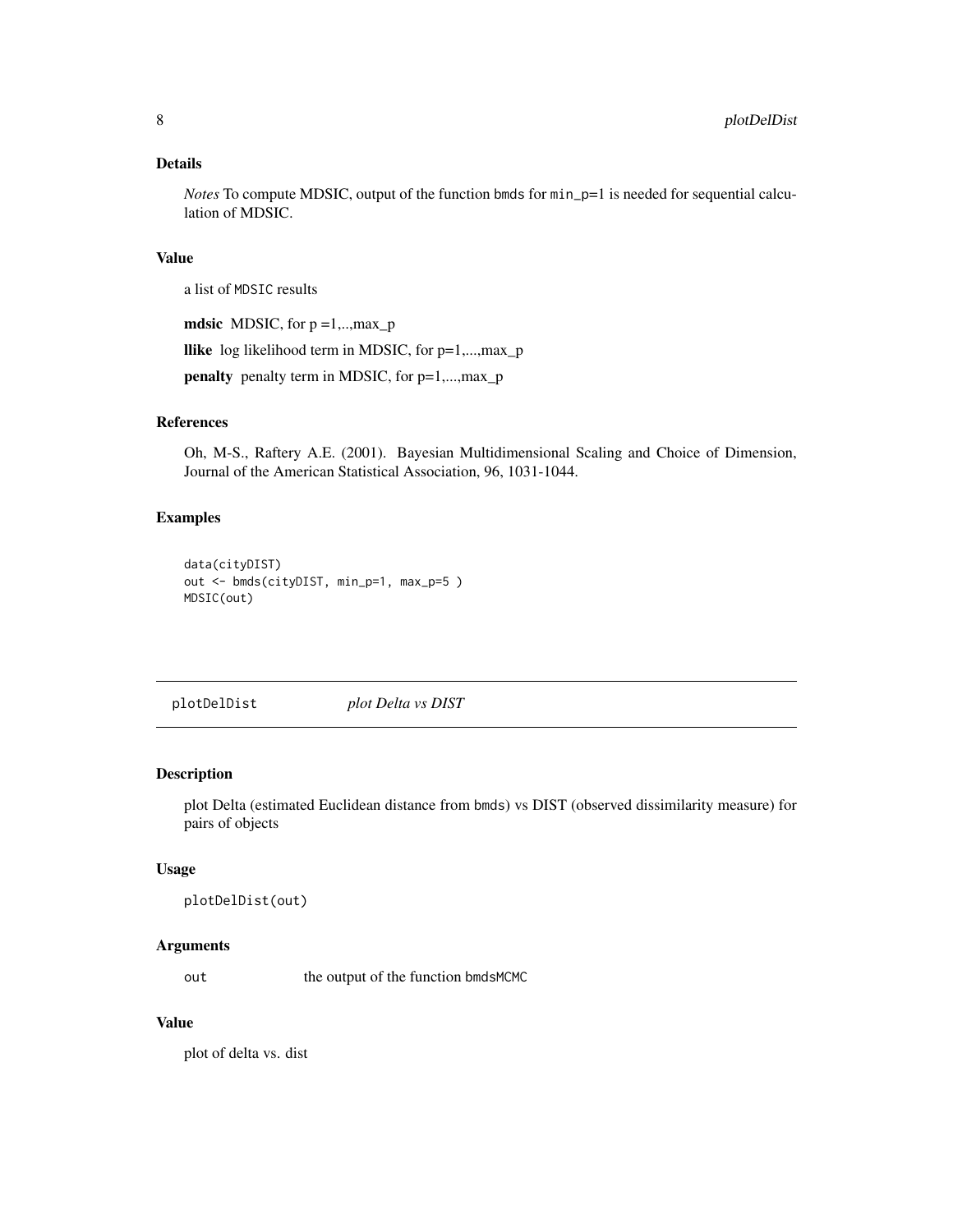#### <span id="page-8-0"></span>plotObj 9

# Examples

```
data(cityDIST)
result <- bmdsMCMC(cityDIST,p=3,nwarm=500,niter=3000)
plotDelDist(result)
```
# plotObj *plot object configuration*

# Description

plot object configuration in a Euclidean space of two selected dimensions

# Usage

plotObj(out, ...)

# Arguments

| out                     | the output of the function bmdsMCMC |
|-------------------------|-------------------------------------|
| $\cdot$ $\cdot$ $\cdot$ | arguments to be passed to methods   |

# Value

plot of object configuration

# Examples

```
data(cityDIST)
result <- bmdsMCMC(cityDIST,p=3,nwarm=500,niter=3000)
plotObj(result)
```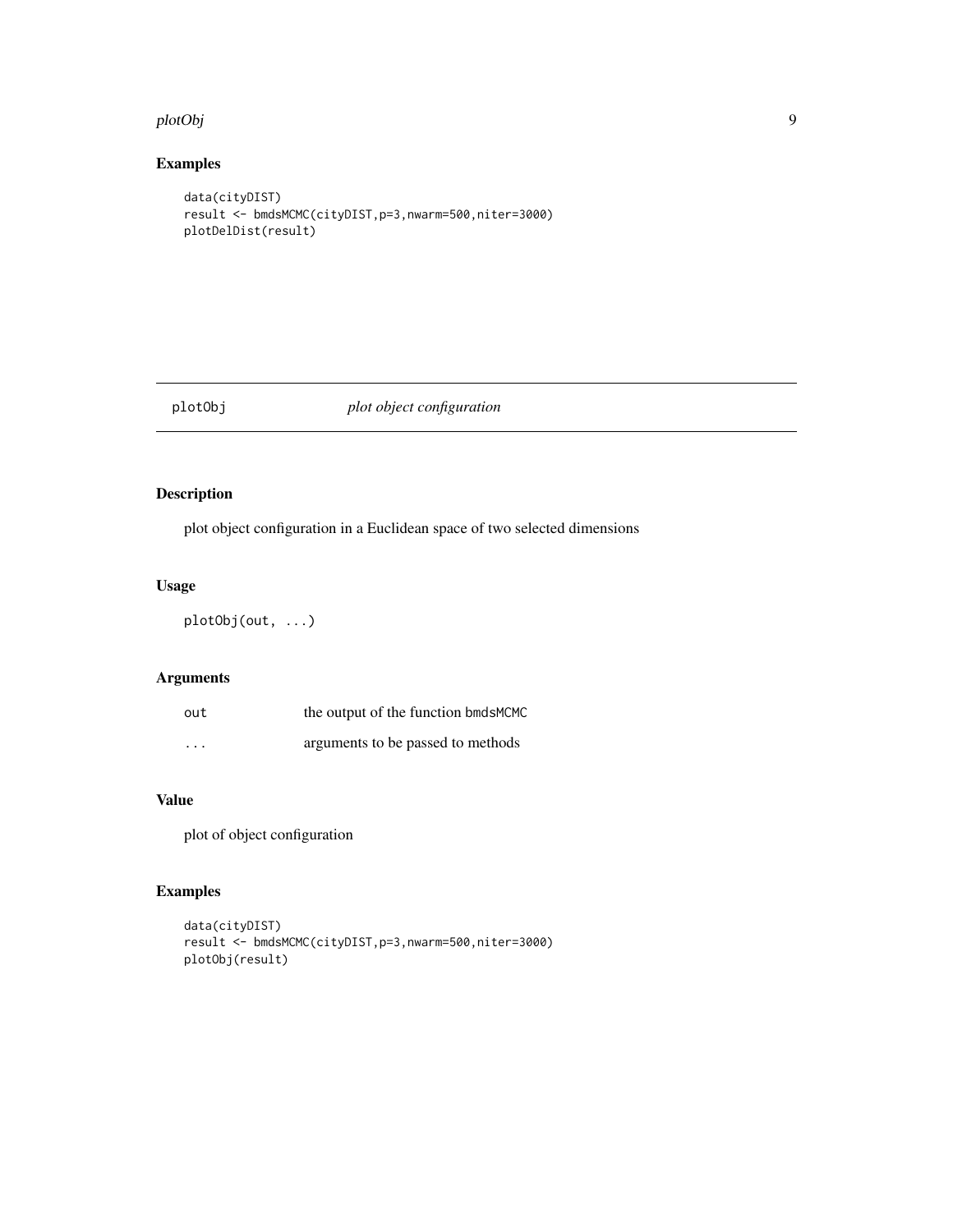<span id="page-9-0"></span>

#### Description

plot trace plots of MCMC samples of parameters for visual inspection of MCMC convergence

## Usage

 $plotTrace(out, para = c("del"), linecolor = "blue", ...)$ 

# Arguments

| out       | the output of the function bmdsMCMC                                                                                     |
|-----------|-------------------------------------------------------------------------------------------------------------------------|
| para      | names of the parameters for trace plots. It should be any subvector of c("del","sigma",<br>"lambda") (default=c("del")) |
| linecolor | line color. The default color is blue.                                                                                  |
| $\ddotsc$ | arguments to be passed to methods                                                                                       |

# Details

*Notes*

- If "del" is in para, trace plots of the Euclidean distances from 4 randomly selected pairs will be given
- If "lambda" is in para, trace plots of the first four elements of Lambda, the diagonal prior variance of objects, will be given
- If "sigma" is in para, trace plot and ACF(Auto Correlation Function) plot of sigma, the errorvariance will be given

#### Value

trace plots of delta, sigma and lambda

#### Examples

```
data(cityDIST)
result <- bmdsMCMC(cityDIST,p=3,nwarm=500,niter=3000)
plotTrace(result,para=c("del","sigma", "lambda"))
```